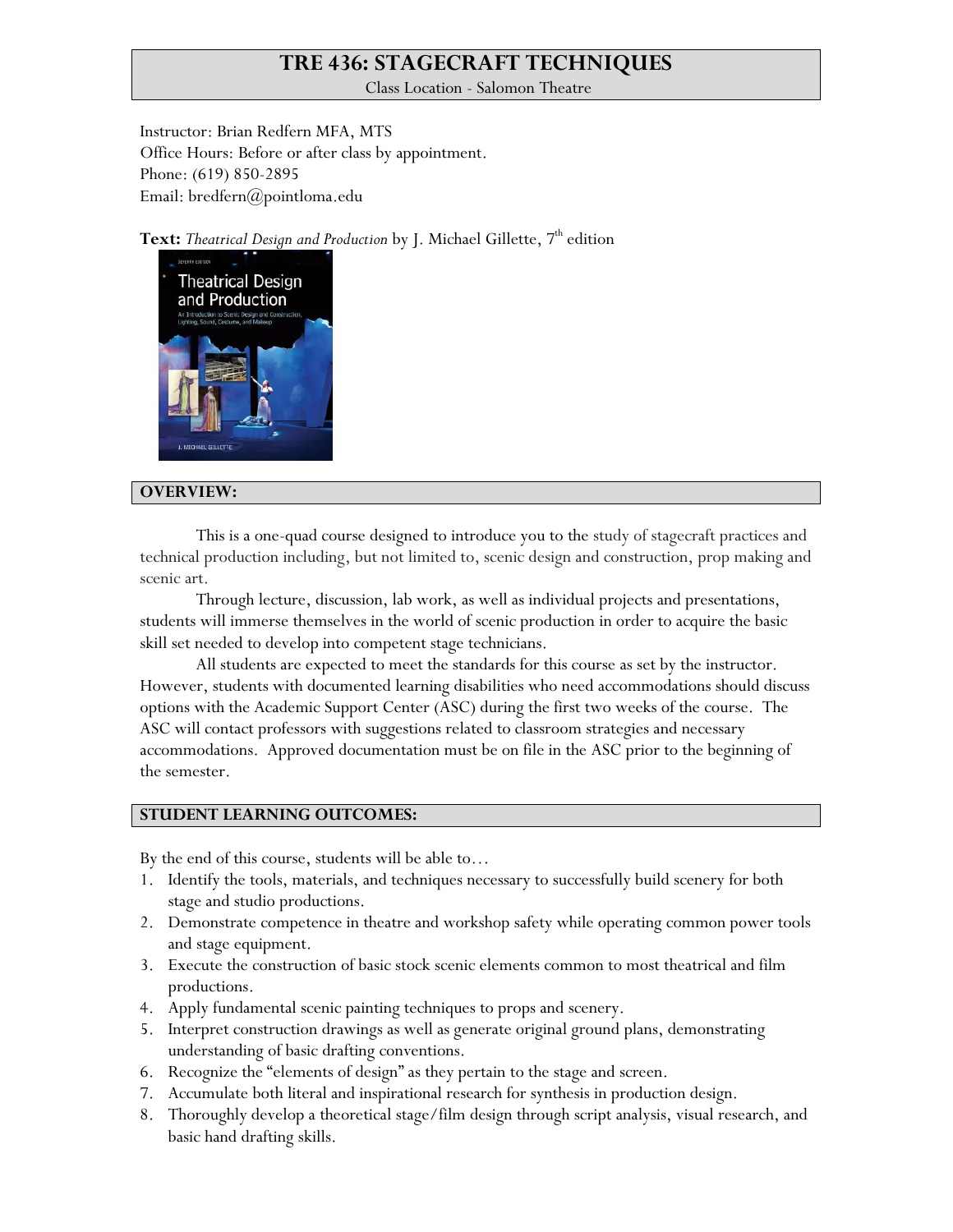## **EXPECTATIONS FOR STUDENT WORK:**

All work is to be completed to the best of the student's abilities prior to the due date and submitted on time. **No late work will be accepted** with the exception of circumstances beyond the student's control, i.e. sudden illness or bereavement. If you know you will not be in class, it is your responsibility to inform me as soon as possible so that you may turn in your work prior to the missed class session. If absent without prior arrangement on the day of a quiz, exam, or presentation, the student will not be able to make up the missed assignment. All written work completed outside of class must be typed and double-spaced. Please bring appropriate note-taking material everyday as well as your textbook.

## **ACADEMIC HONESTY:**

Students should demonstrate academic honesty by doing original work and by giving appropriate credit to the ideas of others. As stated in the university catalog, "Academic dishonesty is the act of presenting information, ideas, and/or concepts as one's own when in reality they are the results of another person's creativity and effort. Such acts include plagiarism, copying of class assignments, and copying or other fraudulent behavior on examinations. A faculty member who believes a situation involving academic dishonesty has been detected may assign a failing grade for a) that particular assignment or examination, and/or b) the course." See [Academic Policies](http://www.pointloma.edu/experience/academics/catalogs/undergraduate-catalog/point-loma-education/academic-policies) in the undergraduate student catalog.

### **ASSESSMENT AND GRADING:**

Grades will be given based on the following scale:

| A     | $94 - 100\%$ | €          | 73-76.99%       |
|-------|--------------|------------|-----------------|
| $A -$ | 90-93.99%    | $C_{\tau}$ | 70-72.99%       |
| $B+$  | 87-89.99%    | $D+$       | 67-69.99%       |
| B     | 83-86.99%    | Ð          | 63-66.99%       |
| $B -$ | 80-82.99%    | $D$ -      | $60-62.99\%$    |
| $C+$  | 77-79.99%    | F          | 59.9% and below |

Final grades will be weighted as follows:

| Exams                        |     | 20%   |
|------------------------------|-----|-------|
| Final Design Project         |     | 15%   |
| In-Class Projects            |     | 20%   |
| <b>Research Presentation</b> |     | 15%   |
| Class/Lab Participation      | 25% |       |
| Attendance                   |     | $5\%$ |

Any unsubstantiated request for a grade change will result in the student's actual percentage being lowered by one letter grade. Your grade will be calculated according to the scores you earn on your assignments only. Do not ask for a change unless you feel there has been an error in scoring or in grade entry. **Students may check their current grade at any time on Eclass under the "my grades" category.** I will enter grades in a reasonable time frame to keep you up to date. I do NOT round final grades up.

### **COURSE PROCEDURES AND REQUIREMENTS:**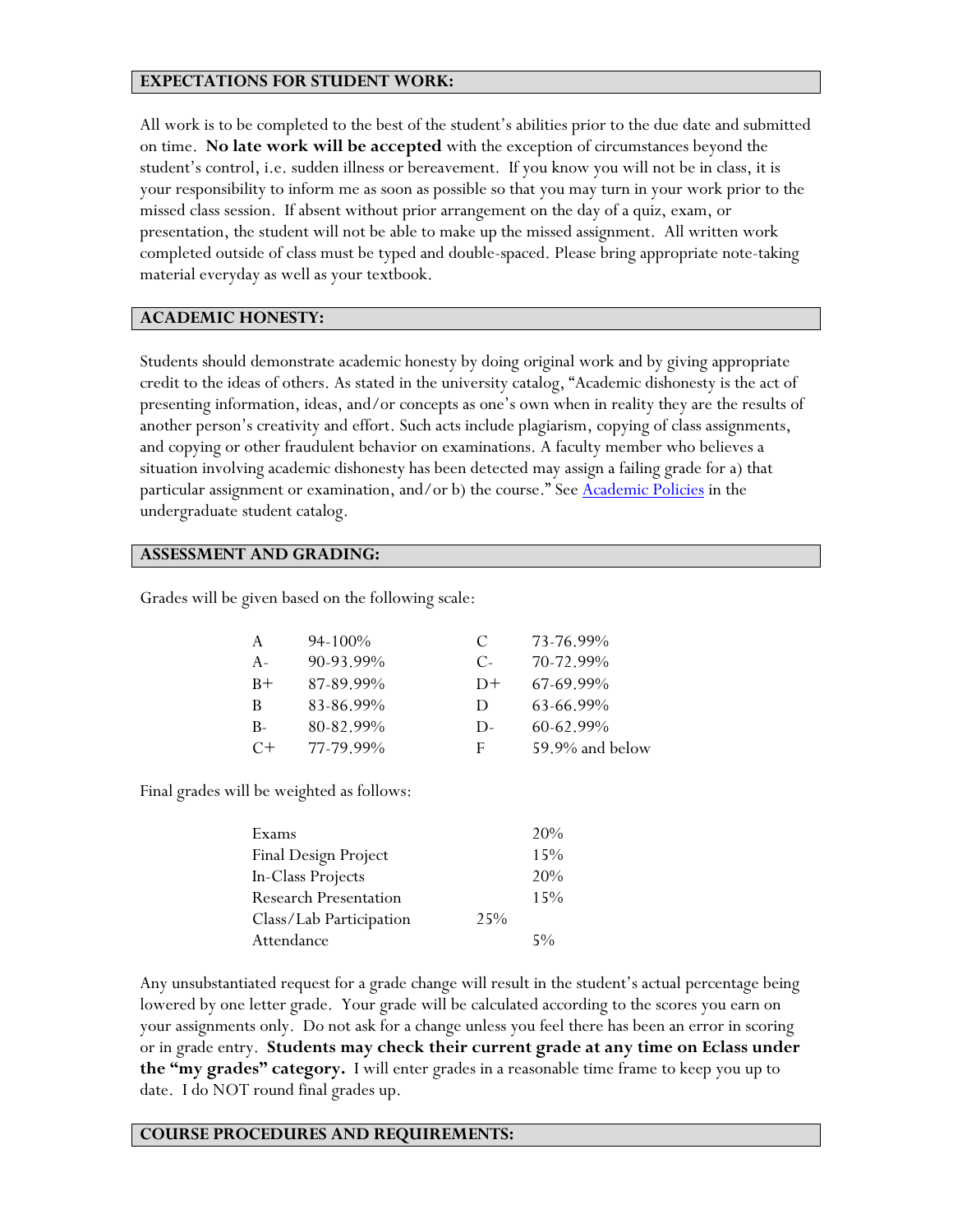Each class session will begin on time; we have very little time in this course and must be very conscientious in our use of it. The structure for this course will be divided during most class sessions between lecture/discussion and practical lab application time.

- 1) **Exams:** There will be two formal examinations, a midterm and final, making up 20% of the course grade. The exams consist primarily of multiple choice and short essay questions. Exam questions will be developed from assigned reading, in-class handouts as well as lecture and discussion. Taking notes is essential. Missed exams cannot be made up unless prior arrangements were made.
- 2) **Final Design Project:** Your final project in this class will consist of the development of an original scenic design for a play to either be set on a theatrical stage, a soundstage, or a television studio. More details will be provided in the coming weeks.
- 3) **In-Class Projects:** Lab time will be split between in-class construction, prop, and painting projects as well as work on Salomon Theatre's winter and spring productions of *Far Away*, and *Little Shop of Horrors.* In-class projects are designed to teach the basics in construction technique, prop making, and scenic painting. Points will be granted upon completion of inclass projects.
- 4) **Research Presentation:** Each student will choose an area of stagecraft or design to explore in greater detail and lead a 10-15 minute class presentation. Topics for your research project will be submitted at the beginning of the third week of classes. Content and formatting specifics will be discussed in class.
- 5) **Class/Lab participation:** The nature of this course is to be as hands-on as possible. Simply put, you will learn by doing. Therefore, it is imperative that you participate in all class/lab activities. You will be awarded 5 points each day for full participation, 3 points for partial participation, and zero points for absences or no participation. The importance of participation to the learning process is weighted accordingly in the make up of your final grade, as this is the category holding the most value. If a student misses class due to circumstances beyond his or her control, working the equivalent amount of time in stagecraft activities on Salomon Theatre productions can make up lab participation points.
- 6) **Attendance Policy:** Students are expected to attend every class. Participation points will be given every session for attendance: 3 points for each full class, 2 points if tardy and zero points if absent. Any student missing **THREE** classes will be dropped from the course. Please be on time and plan on staying until the end. Students arriving late or leaving early **THREE** times will earn the equivalent of one absence. Once again, a student missing class for a legitimate reason should inform me as soon as possible prior to the absence. Absent students are still responsible for knowing all material covered in class. Attendance makes up 5% of the final grade.

## **Daily Schedule** (Subject to Change based upon Salomon Production Schedule)

| Date | Week | <b>Class</b><br>1n | Required Reading for this day | Due |
|------|------|--------------------|-------------------------------|-----|
|      |      |                    |                               |     |